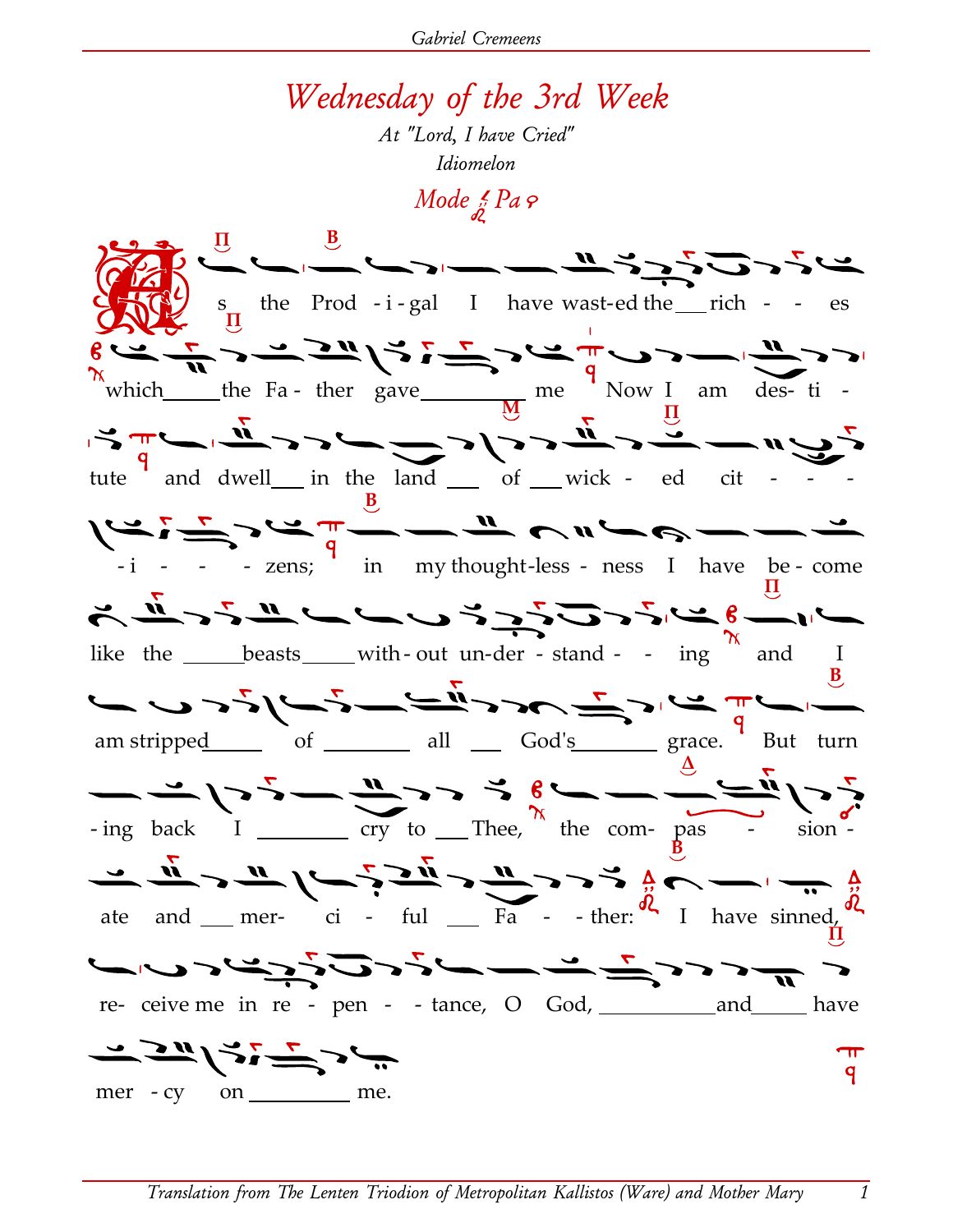Alternate beginning:

## Mode 2 Pa ?

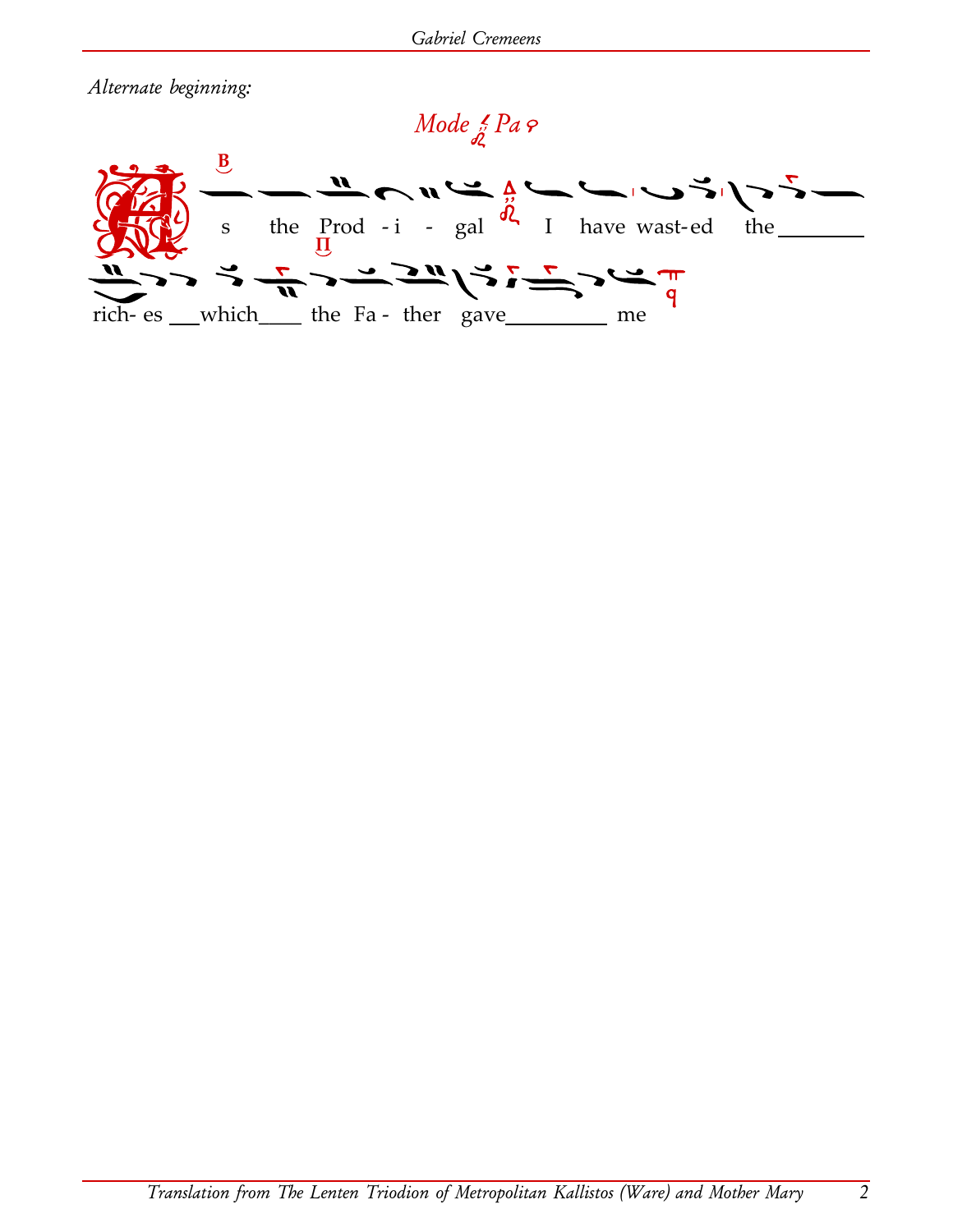

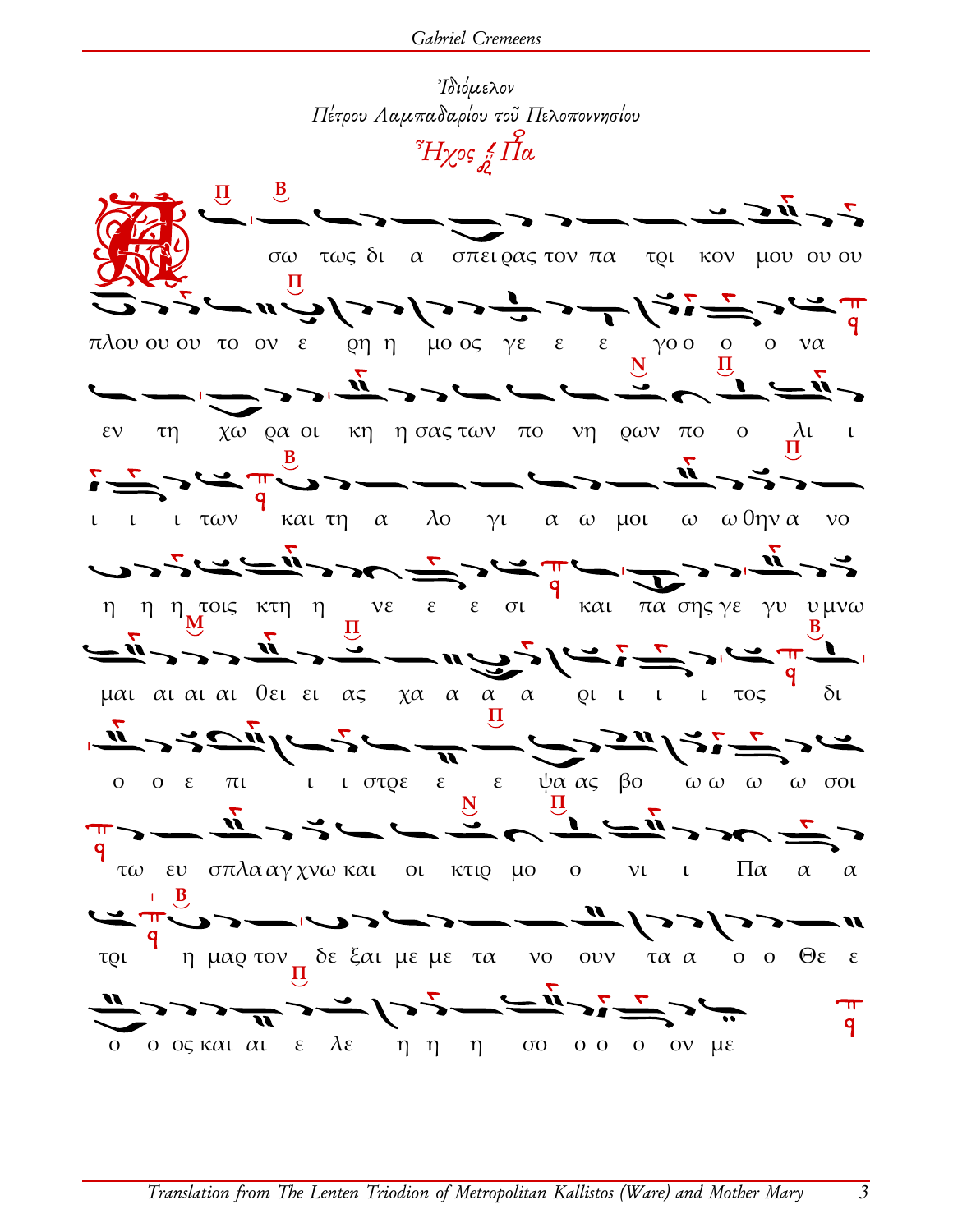To the Martyrs

 $Mode_{\mathring{a}}$   $S$   $Bov \xi$ 



Translation from The Lenten Triodion of Metropolitan Kallistos (Ware) and Mother Mary

4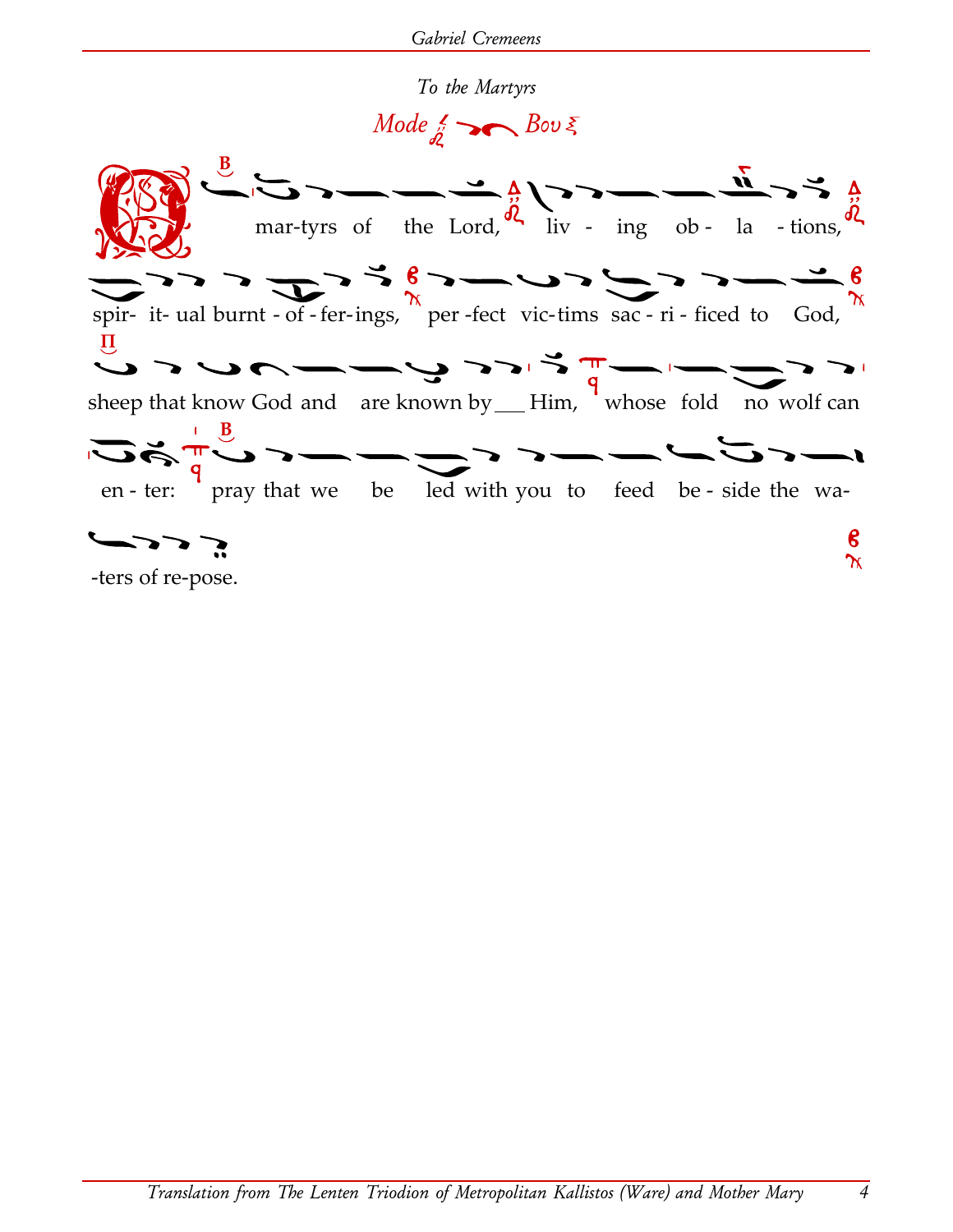## Sticheron

## $Mode \rightarrow Pa \rightarrow$